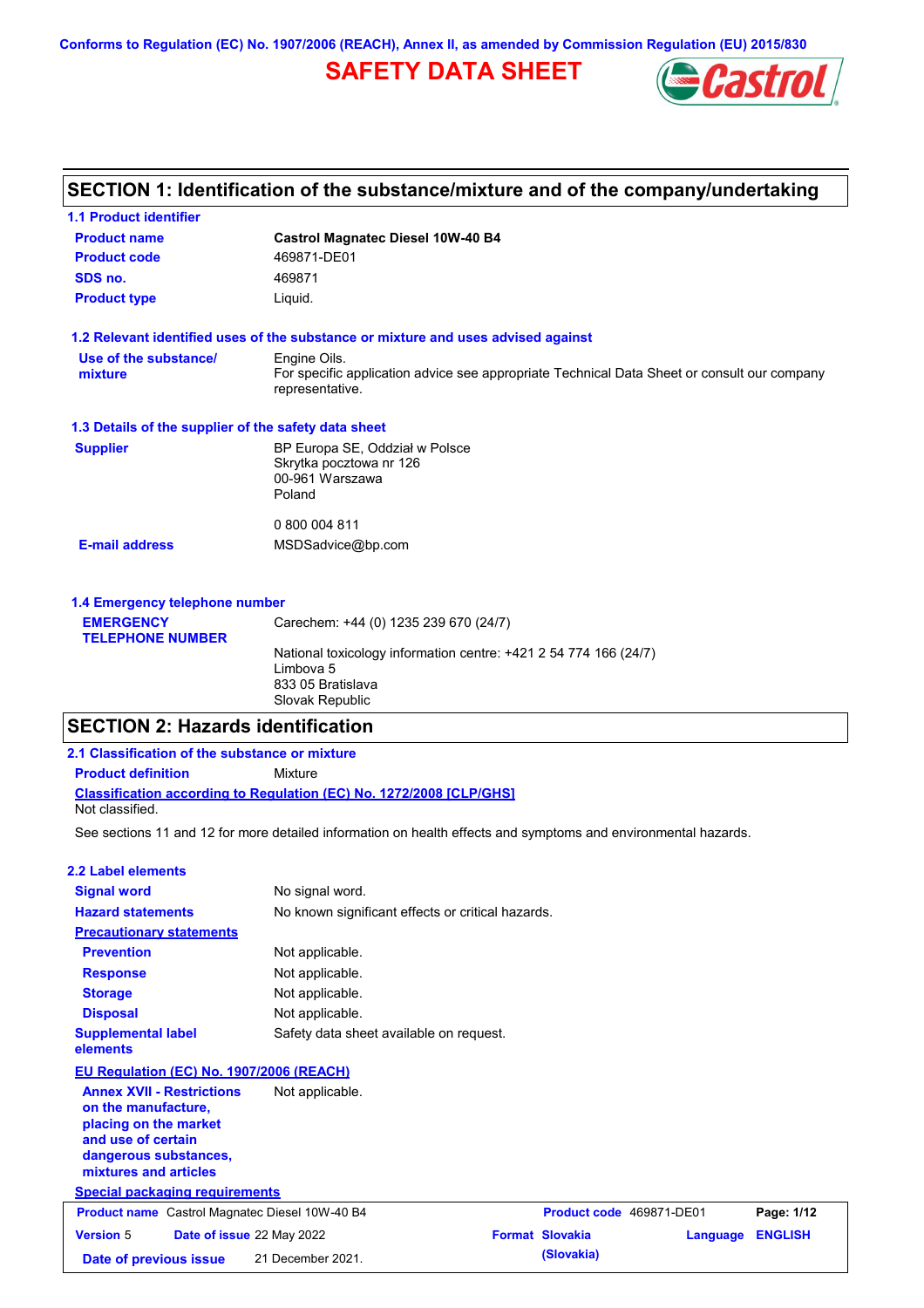# **SECTION 2: Hazards identification**

| <b>Containers to be fitted</b><br>with child-resistant<br>fastenings                                                     | Not applicable.                                                                                                                                                                                                                 |
|--------------------------------------------------------------------------------------------------------------------------|---------------------------------------------------------------------------------------------------------------------------------------------------------------------------------------------------------------------------------|
| <b>Tactile warning of danger</b>                                                                                         | Not applicable.                                                                                                                                                                                                                 |
| 2.3 Other hazards                                                                                                        |                                                                                                                                                                                                                                 |
| <b>Results of PBT and vPvB</b><br>assessment                                                                             | Product does not meet the criteria for PBT or vPvB according to Regulation (EC) No. 1907/2006,<br>Annex XIII.                                                                                                                   |
| <b>Product meets the criteria</b><br>for PBT or vPvB according<br>to Regulation (EC) No.<br><b>1907/2006, Annex XIII</b> | This mixture does not contain any substances that are assessed to be a PBT or a vPvB.                                                                                                                                           |
| Other hazards which do<br>not result in classification                                                                   | Defatting to the skin.<br><b>USED ENGINE OILS</b><br>Used engine oil may contain hazardous components which have the potential to cause skin<br>cancer.<br>See Toxicological Information, section 11 of this Safety Data Sheet. |
|                                                                                                                          | Experimental data on one or more of the components has been used to determine all or part of<br>the hazard classification of this product.                                                                                      |

### **SECTION 3: Composition/information on ingredients**

Mixture

### **3.2 Mixtures**

#### **Product definition**

Highly refined base oil (IP 346 DMSO extract < 3%). Proprietary performance additives.

| <b>Product/ingredient</b><br>name                                                             | <b>Identifiers</b>                                                                                       | $\frac{9}{6}$ | <b>Regulation (EC) No.</b><br>1272/2008 [CLP]                      | <b>Type</b> |
|-----------------------------------------------------------------------------------------------|----------------------------------------------------------------------------------------------------------|---------------|--------------------------------------------------------------------|-------------|
| Distillates (petroleum), hydrotreated<br>heavy paraffinic                                     | REACH #: 01-2119484627-25 $\ge$ 75 - $\le$ 90<br>EC: 265-157-1<br>CAS: 64742-54-7<br>Index: 649-467-00-8 |               | Not classified.                                                    | $[2]$       |
| Distillates (petroleum), solvent-<br>dewaxed heavy paraffinic                                 | REACH #: 01-2119471299-27 ≤10<br>$EC: 265-169-7$<br>CAS: 64742-65-0<br>Index: 649-474-00-6               |               | Not classified.                                                    | $[2]$       |
| Distillates (petroleum), hydrotreated<br>heavy paraffinic                                     | REACH #: 01-2119484627-25 ≤5<br>EC: 265-157-1<br>CAS: 64742-54-7<br>Index: 649-467-00-8                  |               | Asp. Tox. 1, H304                                                  | [1] [2]     |
| Phosphorodithioic acid, mixed O.O-bis<br>(1,3-dimethylbutyl and iso-Pr) esters,<br>zinc salts | REACH #: 01-2119493626-26<br>EC: 283-392-8<br>CAS: 84605-29-8                                            | -≤3           | Skin Irrit. 2, H315<br>Eye Dam. 1, H318<br>Aquatic Chronic 2, H411 | [1] [2]     |

**See Section 16 for the full text of the H statements declared above.**

### **Type**

[1] Substance classified with a health or environmental hazard

[2] Substance with a workplace exposure limit

[3] Substance meets the criteria for PBT according to Regulation (EC) No. 1907/2006, Annex XIII

**Date of previous issue (Slovakia)** 21 December 2021.

[4] Substance meets the criteria for vPvB according to Regulation (EC) No. 1907/2006, Annex XIII

[5] Substance of equivalent concern

[6] Additional disclosure due to company policy

Occupational exposure limits, if available, are listed in Section 8.

## **SECTION 4: First aid measures**

### **4.1 Description of first aid measures**

| Eye contact         |                                                                                                                                                                                                                                        | In case of contact, immediately flush eyes with plenty of water for at least 15 minutes. Eyelids<br>should be held away from the eyeball to ensure thorough rinsing. Check for and remove any<br>contact lenses. Get medical attention. |                          |          |                |
|---------------------|----------------------------------------------------------------------------------------------------------------------------------------------------------------------------------------------------------------------------------------|-----------------------------------------------------------------------------------------------------------------------------------------------------------------------------------------------------------------------------------------|--------------------------|----------|----------------|
| <b>Skin contact</b> | Wash skin thoroughly with soap and water or use recognised skin cleanser. Remove<br>contaminated clothing and shoes. Wash clothing before reuse. Clean shoes thoroughly before<br>reuse. Get medical attention if irritation develops. |                                                                                                                                                                                                                                         |                          |          |                |
|                     | <b>Product name</b> Castrol Magnatec Diesel 10W-40 B4                                                                                                                                                                                  |                                                                                                                                                                                                                                         | Product code 469871-DE01 |          | Page: 2/12     |
| <b>Version 5</b>    | Date of issue 22 May 2022                                                                                                                                                                                                              |                                                                                                                                                                                                                                         | <b>Format Slovakia</b>   | Language | <b>ENGLISH</b> |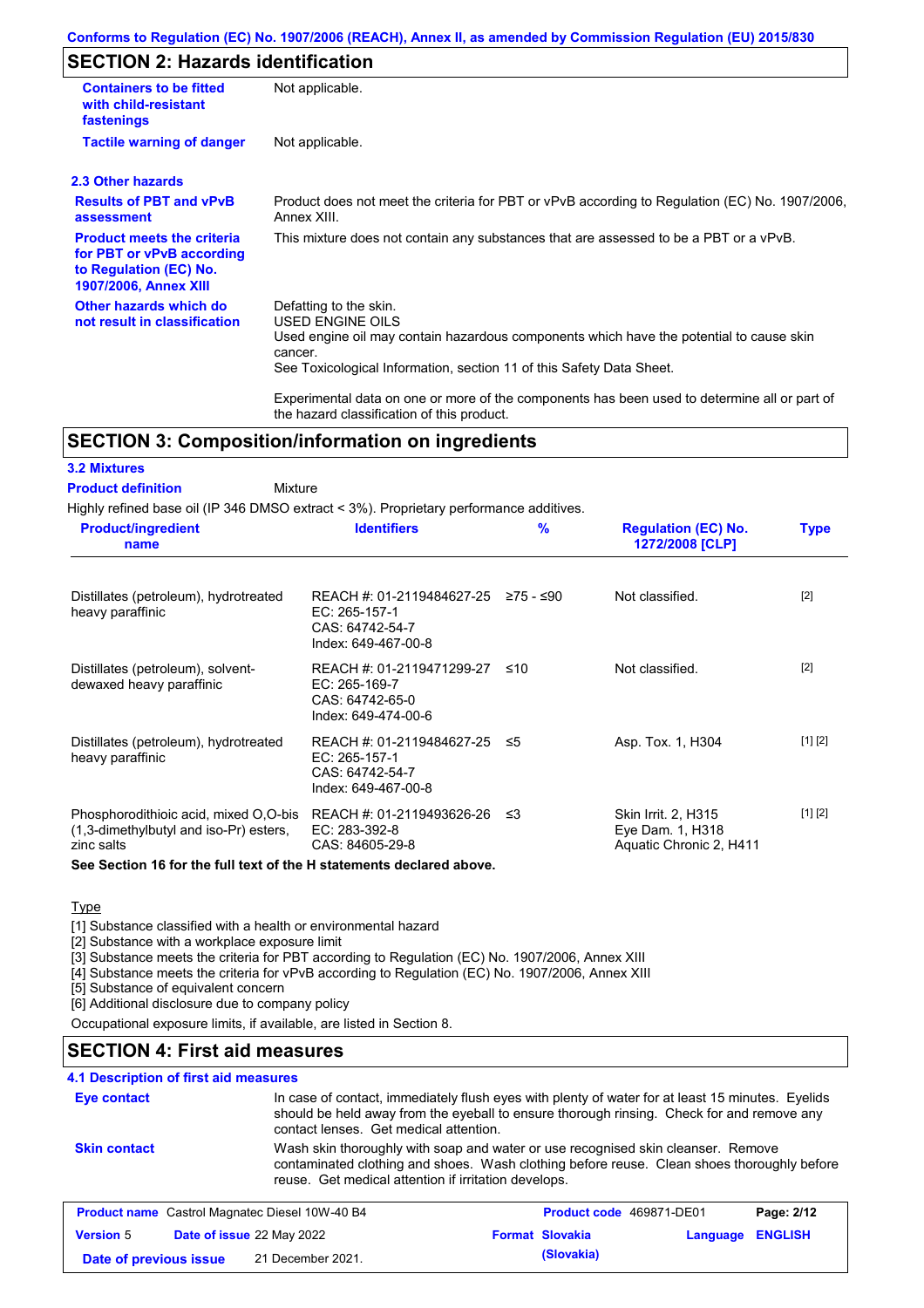#### **Conforms to Regulation (EC) No. 1907/2006 (REACH), Annex II, as amended by Commission Regulation (EU) 2015/830**

## **SECTION 4: First aid measures**

| <b>Inhalation</b>                 | If inhaled, remove to fresh air. In case of inhalation of decomposition products in a fire,<br>symptoms may be delayed. The exposed person may need to be kept under medical<br>surveillance for 48 hours. Get medical attention if symptoms occur. |
|-----------------------------------|-----------------------------------------------------------------------------------------------------------------------------------------------------------------------------------------------------------------------------------------------------|
| Ingestion                         | Do not induce vomiting unless directed to do so by medical personnel. Get medical attention if<br>symptoms occur.                                                                                                                                   |
| <b>Protection of first-aiders</b> | No action shall be taken involving any personal risk or without suitable training. It may be<br>dangerous to the person providing aid to give mouth-to-mouth resuscitation.                                                                         |

### **4.2 Most important symptoms and effects, both acute and delayed**

See Section 11 for more detailed information on health effects and symptoms. **Potential acute health effects Inhalation** Exposure to decomposition products may cause a health hazard. Serious effects may be delayed following exposure. **Ingestion** No known significant effects or critical hazards. **Skin contact** Defatting to the skin. May cause skin dryness and irritation. **Eye contact** Not classified as an eye irritant. Based on data available for this or related materials. **Delayed and immediate effects as well as chronic effects from short and long-term exposure Inhalation Ingestion Skin contact Eye contact** Overexposure to the inhalation of airborne droplets or aerosols may cause irritation of the respiratory tract. Ingestion of large quantities may cause nausea and diarrhoea. Prolonged or repeated contact can defat the skin and lead to irritation and/or dermatitis. Potential risk of transient stinging or redness if accidental eye contact occurs.

#### **4.3 Indication of any immediate medical attention and special treatment needed**

| <b>Notes to physician</b> | Treatment should in general be symptomatic and directed to relieving any effects.   |
|---------------------------|-------------------------------------------------------------------------------------|
|                           | In case of inhalation of decomposition products in a fire, symptoms may be delayed. |
|                           | The exposed person may need to be kept under medical surveillance for 48 hours.     |

## **SECTION 5: Firefighting measures**

| 5.1 Extinguishing media                                                                                                                                                                                                                                                                                                                                                                                                       |                                                                                     |  |  |
|-------------------------------------------------------------------------------------------------------------------------------------------------------------------------------------------------------------------------------------------------------------------------------------------------------------------------------------------------------------------------------------------------------------------------------|-------------------------------------------------------------------------------------|--|--|
| <b>Suitable extinguishing</b><br>media                                                                                                                                                                                                                                                                                                                                                                                        | In case of fire, use foam, dry chemical or carbon dioxide extinguisher or spray.    |  |  |
| <b>Unsuitable extinguishing</b><br>Do not use water jet. The use of a water jet may cause the fire to spread by splashing the<br>burning product.<br>media                                                                                                                                                                                                                                                                    |                                                                                     |  |  |
| 5.2 Special hazards arising from the substance or mixture                                                                                                                                                                                                                                                                                                                                                                     |                                                                                     |  |  |
| <b>Hazards from the</b><br>substance or mixture                                                                                                                                                                                                                                                                                                                                                                               | In a fire or if heated, a pressure increase will occur and the container may burst. |  |  |
| Combustion products may include the following:<br><b>Hazardous combustion</b><br>carbon oxides $(CO, CO2)$ (carbon monoxide, carbon dioxide)<br>products<br>nitrogen oxides ( $NO$ , $NO2$ etc.)                                                                                                                                                                                                                              |                                                                                     |  |  |
| 5.3 Advice for firefighters                                                                                                                                                                                                                                                                                                                                                                                                   |                                                                                     |  |  |
| No action shall be taken involving any personal risk or without suitable training. Promptly<br><b>Special precautions for</b><br>isolate the scene by removing all persons from the vicinity of the incident if there is a fire.<br>fire-fighters                                                                                                                                                                             |                                                                                     |  |  |
| Fire-fighters should wear appropriate protective equipment and self-contained breathing<br><b>Special protective</b><br>apparatus (SCBA) with a full face-piece operated in positive pressure mode. Clothing for fire-<br>equipment for fire-fighters<br>fighters (including helmets, protective boots and gloves) conforming to European standard EN<br>469 will provide a basic level of protection for chemical incidents. |                                                                                     |  |  |

### **SECTION 6: Accidental release measures**

|                                | 6.1 Personal precautions, protective equipment and emergency procedures                                                                                                                                                                                                                                                                                                              |
|--------------------------------|--------------------------------------------------------------------------------------------------------------------------------------------------------------------------------------------------------------------------------------------------------------------------------------------------------------------------------------------------------------------------------------|
| For non-emergency<br>personnel | No action shall be taken involving any personal risk or without suitable training. Evacuate<br>surrounding areas. Keep unnecessary and unprotected personnel from entering. Do not touch<br>or walk through spilt material. Floors may be slippery; use care to avoid falling. Put on<br>appropriate personal protective equipment.                                                  |
| For emergency responders       | Entry into a confined space or poorly ventilated area contaminated with vapour, mist or fume is<br>extremely hazardous without the correct respiratory protective equipment and a safe system of<br>work. Wear self-contained breathing apparatus. Wear a suitable chemical protective suit.<br>Chemical resistant boots. See also the information in "For non-emergency personnel". |

| <b>Product name</b> Castrol Magnatec Diesel 10W-40 B4 |  | Product code 469871-DE01         |  | Page: 3/12             |                         |  |
|-------------------------------------------------------|--|----------------------------------|--|------------------------|-------------------------|--|
| <b>Version 5</b>                                      |  | <b>Date of issue 22 May 2022</b> |  | <b>Format Slovakia</b> | <b>Language ENGLISH</b> |  |
| Date of previous issue                                |  | 21 December 2021.                |  | (Slovakia)             |                         |  |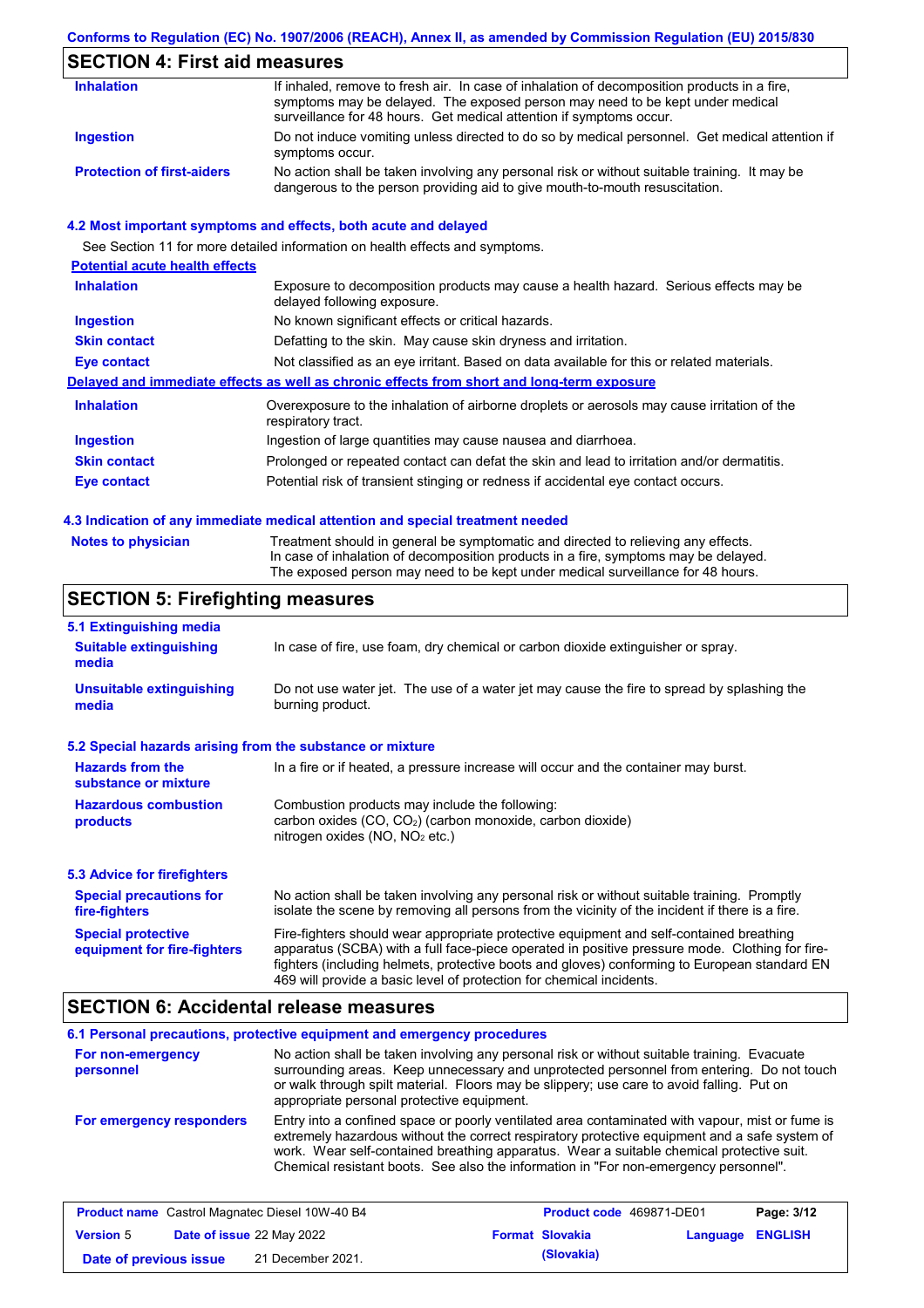# **SECTION 6: Accidental release measures**

| <b>6.2 Environmental</b><br><b>precautions</b> | Avoid dispersal of spilt material and runoff and contact with soil, waterways, drains and sewers.<br>Inform the relevant authorities if the product has caused environmental pollution (sewers,<br>waterways, soil or air).                                                                                                                                                                    |  |  |
|------------------------------------------------|------------------------------------------------------------------------------------------------------------------------------------------------------------------------------------------------------------------------------------------------------------------------------------------------------------------------------------------------------------------------------------------------|--|--|
|                                                | 6.3 Methods and material for containment and cleaning up                                                                                                                                                                                                                                                                                                                                       |  |  |
| <b>Small spill</b>                             | Stop leak if without risk. Move containers from spill area. Absorb with an inert material and<br>place in an appropriate waste disposal container. Dispose of via a licensed waste disposal<br>contractor.                                                                                                                                                                                     |  |  |
| <b>Large spill</b>                             | Stop leak if without risk. Move containers from spill area. Prevent entry into sewers, water<br>courses, basements or confined areas. Contain and collect spillage with non-combustible,<br>absorbent material e.g. sand, earth, vermiculite or diatomaceous earth and place in container<br>for disposal according to local regulations. Dispose of via a licensed waste disposal contractor. |  |  |
| 6.4 Reference to other<br><b>sections</b>      | See Section 1 for emergency contact information.<br>See Section 5 for firefighting measures.<br>See Section 8 for information on appropriate personal protective equipment.<br>See Section 12 for environmental precautions.<br>See Section 13 for additional waste treatment information.                                                                                                     |  |  |

# **SECTION 7: Handling and storage**

| 7.1 Precautions for safe handling                                                    |                                                                                                                                                                                                                                                                                                                                                                                                                                                                                          |
|--------------------------------------------------------------------------------------|------------------------------------------------------------------------------------------------------------------------------------------------------------------------------------------------------------------------------------------------------------------------------------------------------------------------------------------------------------------------------------------------------------------------------------------------------------------------------------------|
| <b>Protective measures</b>                                                           | Put on appropriate personal protective equipment.                                                                                                                                                                                                                                                                                                                                                                                                                                        |
| <b>Advice on general</b><br>occupational hygiene                                     | Eating, drinking and smoking should be prohibited in areas where this material is handled,<br>stored and processed. Wash thoroughly after handling. Remove contaminated clothing and<br>protective equipment before entering eating areas. See also Section 8 for additional<br>information on hygiene measures.                                                                                                                                                                         |
| <b>7.2 Conditions for safe</b><br>storage, including any<br><b>incompatibilities</b> | Store in accordance with local regulations. Store in a dry, cool and well-ventilated area, away<br>from incompatible materials (see Section 10). Keep away from heat and direct sunlight. Keep<br>container tightly closed and sealed until ready for use. Containers that have been opened must<br>be carefully resealed and kept upright to prevent leakage. Store and use only in equipment/<br>containers designed for use with this product. Do not store in unlabelled containers. |
| <b>Not suitable</b>                                                                  | Prolonged exposure to elevated temperature                                                                                                                                                                                                                                                                                                                                                                                                                                               |
| 7.3 Specific end use(s)                                                              |                                                                                                                                                                                                                                                                                                                                                                                                                                                                                          |
| <b>Recommendations</b>                                                               | See section 1.2 and Exposure scenarios in annex, if applicable.                                                                                                                                                                                                                                                                                                                                                                                                                          |

# **SECTION 8: Exposure controls/personal protection**

#### **8.1 Control parameters**

| <b>Occupational exposure limits</b>                                                          |                                                                                                                                                                                                                                                                                                                                                                                                                                                                               |
|----------------------------------------------------------------------------------------------|-------------------------------------------------------------------------------------------------------------------------------------------------------------------------------------------------------------------------------------------------------------------------------------------------------------------------------------------------------------------------------------------------------------------------------------------------------------------------------|
| <b>Product/ingredient name</b>                                                               | <b>Exposure limit values</b>                                                                                                                                                                                                                                                                                                                                                                                                                                                  |
| Distillates (petroleum), hydrotreated heavy paraffinic                                       | Government regulation SR c. 355/2006 (Slovakia).<br>TWA: 1 mg/m <sup>3</sup> , (Mineral oils) 8 hours. Issued/Revised: 6/2006 Form:<br>liquid aerosol, fumes<br>TWA: 5 ppm, (Mineral oils) 8 hours. Issued/Revised: 6/2006 Form: liquid<br>aerosol, fumes<br>STEL: 3 mg/m <sup>3</sup> , (Mineral oils) 15 minutes. Issued/Revised: 12/2011<br>Form: liquid aerosol, fumes<br>STEL: 15 ppm, (Mineral oils) 15 minutes. Issued/Revised: 12/2011 Form:<br>liquid aerosol, fumes |
| Distillates (petroleum), solvent-dewaxed heavy<br>paraffinic                                 | Government regulation SR c. 355/2006 (Slovakia).<br>TWA: 1 mg/m <sup>3</sup> , (Mineral oils) 8 hours. Issued/Revised: 6/2006 Form:<br>liquid aerosol, fumes<br>TWA: 5 ppm, (Mineral oils) 8 hours. Issued/Revised: 6/2006 Form: liquid<br>aerosol, fumes<br>STEL: 3 mg/m <sup>3</sup> , (Mineral oils) 15 minutes. Issued/Revised: 12/2011<br>Form: liquid aerosol, fumes<br>STEL: 15 ppm, (Mineral oils) 15 minutes. Issued/Revised: 12/2011 Form:<br>liquid aerosol, fumes |
| Distillates (petroleum), hydrotreated heavy paraffinic                                       | Government regulation SR c. 355/2006 (Slovakia).<br>TWA: 1 mg/m <sup>3</sup> , (Mineral oils) 8 hours. Issued/Revised: 6/2006 Form:<br>liquid aerosol, fumes<br>TWA: 5 ppm, (Mineral oils) 8 hours. Issued/Revised: 6/2006 Form: liquid                                                                                                                                                                                                                                       |
| <b>Product name</b> Castrol Magnatec Diesel 10W-40 B4                                        | Product code 469871-DE01<br>Page: 4/12                                                                                                                                                                                                                                                                                                                                                                                                                                        |
| <b>Version 5</b><br>Date of issue 22 May 2022<br>21 December 2021.<br>Date of previous issue | <b>Format Slovakia</b><br><b>ENGLISH</b><br>Language<br>(Slovakia)                                                                                                                                                                                                                                                                                                                                                                                                            |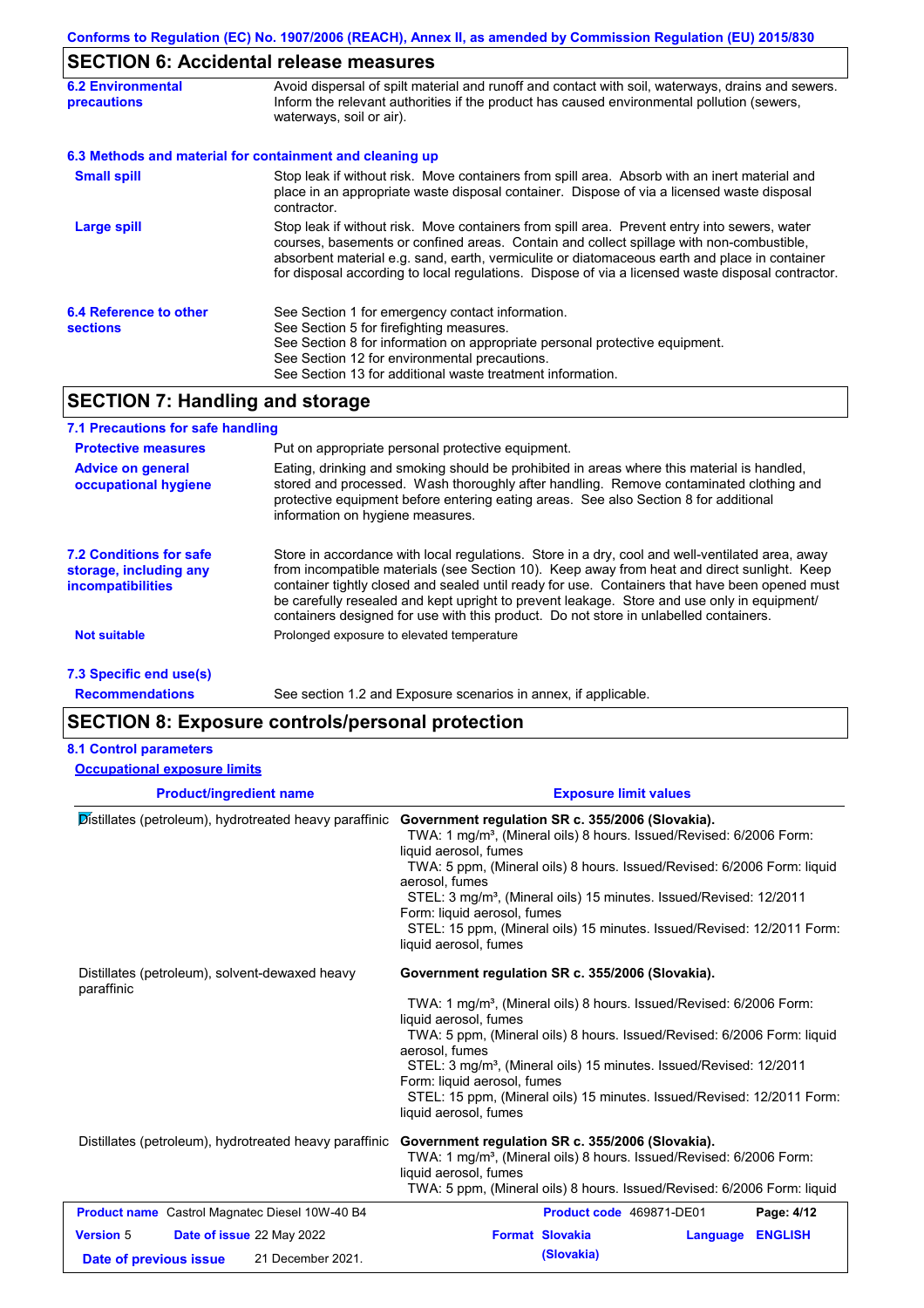### **SECTION 8: Exposure controls/personal protection**

|                                                                                            |                                   | aerosol, fumes<br>STEL: 3 mg/m <sup>3</sup> , (Mineral oils) 15 minutes. Issued/Revised: 12/2011                                                                                                                                                                                                                                                                                                                                                                                                                                                                                                                                                                                                                                                                                                                                                                                                                                                                                                                           |                          |            |
|--------------------------------------------------------------------------------------------|-----------------------------------|----------------------------------------------------------------------------------------------------------------------------------------------------------------------------------------------------------------------------------------------------------------------------------------------------------------------------------------------------------------------------------------------------------------------------------------------------------------------------------------------------------------------------------------------------------------------------------------------------------------------------------------------------------------------------------------------------------------------------------------------------------------------------------------------------------------------------------------------------------------------------------------------------------------------------------------------------------------------------------------------------------------------------|--------------------------|------------|
|                                                                                            |                                   | Form: liquid aerosol, fumes<br>STEL: 15 ppm, (Mineral oils) 15 minutes. Issued/Revised: 12/2011 Form:                                                                                                                                                                                                                                                                                                                                                                                                                                                                                                                                                                                                                                                                                                                                                                                                                                                                                                                      |                          |            |
|                                                                                            |                                   | liquid aerosol, fumes                                                                                                                                                                                                                                                                                                                                                                                                                                                                                                                                                                                                                                                                                                                                                                                                                                                                                                                                                                                                      |                          |            |
| Phosphorodithioic acid, mixed O,O-bis<br>(1,3-dimethylbutyl and iso-Pr) esters, zinc salts |                                   | Government regulation SR c. 355/2006 (Slovakia).                                                                                                                                                                                                                                                                                                                                                                                                                                                                                                                                                                                                                                                                                                                                                                                                                                                                                                                                                                           |                          |            |
|                                                                                            |                                   | TWA: 2 mg/m <sup>3</sup> , (Zinc and its inorganic compounds) 8 hours. Issued/<br>Revised: 12/2011 Form: Inhalable fraction<br>TWA: 0.1 mg/m <sup>3</sup> , (Zinc and its inorganic compounds) 8 hours. Issued/<br>Revised: 12/2011 Form: Respirable fraction                                                                                                                                                                                                                                                                                                                                                                                                                                                                                                                                                                                                                                                                                                                                                              |                          |            |
| guidance only.                                                                             |                                   | Whilst specific OELs for certain components may be shown in this section, other components may be present in any mist,<br>vapour or dust produced. Therefore, the specific OELs may not be applicable to the product as a whole and are provided for                                                                                                                                                                                                                                                                                                                                                                                                                                                                                                                                                                                                                                                                                                                                                                       |                          |            |
| <b>Recommended monitoring</b><br>procedures                                                |                                   | If this product contains ingredients with exposure limits, personal, workplace atmosphere or<br>biological monitoring may be required to determine the effectiveness of the ventilation or other<br>control measures and/or the necessity to use respiratory protective equipment. Reference<br>should be made to monitoring standards, such as the following: European Standard EN 689<br>(Workplace atmospheres - Guidance for the assessment of exposure by inhalation to chemical<br>agents for comparison with limit values and measurement strategy) European Standard EN<br>14042 (Workplace atmospheres - Guide for the application and use of procedures for the<br>assessment of exposure to chemical and biological agents) European Standard EN 482<br>(Workplace atmospheres - General requirements for the performance of procedures for the<br>measurement of chemical agents) Reference to national guidance documents for methods for<br>the determination of hazardous substances will also be required. |                          |            |
| <b>Derived No Effect Level</b>                                                             |                                   |                                                                                                                                                                                                                                                                                                                                                                                                                                                                                                                                                                                                                                                                                                                                                                                                                                                                                                                                                                                                                            |                          |            |
| No DNELs/DMELs available.                                                                  |                                   |                                                                                                                                                                                                                                                                                                                                                                                                                                                                                                                                                                                                                                                                                                                                                                                                                                                                                                                                                                                                                            |                          |            |
| <b>Predicted No Effect Concentration</b><br>No PNECs available                             |                                   |                                                                                                                                                                                                                                                                                                                                                                                                                                                                                                                                                                                                                                                                                                                                                                                                                                                                                                                                                                                                                            |                          |            |
| <b>8.2 Exposure controls</b>                                                               |                                   |                                                                                                                                                                                                                                                                                                                                                                                                                                                                                                                                                                                                                                                                                                                                                                                                                                                                                                                                                                                                                            |                          |            |
| <b>Appropriate engineering</b><br><b>controls</b>                                          |                                   | Provide exhaust ventilation or other engineering controls to keep the relevant airborne<br>concentrations below their respective occupational exposure limits.<br>All activities involving chemicals should be assessed for their risks to health, to ensure<br>exposures are adequately controlled. Personal protective equipment should only be considered<br>after other forms of control measures (e.g. engineering controls) have been suitably evaluated.<br>Personal protective equipment should conform to appropriate standards, be suitable for use, be<br>kept in good condition and properly maintained.<br>Your supplier of personal protective equipment should be consulted for advice on selection and<br>appropriate standards. For further information contact your national organisation for standards.<br>The final choice of protective equipment will depend upon a risk assessment. It is important to<br>ensure that all items of personal protective equipment are compatible.                    |                          |            |
| <b>Individual protection measures</b>                                                      |                                   |                                                                                                                                                                                                                                                                                                                                                                                                                                                                                                                                                                                                                                                                                                                                                                                                                                                                                                                                                                                                                            |                          |            |
| <b>Hygiene measures</b>                                                                    |                                   | Wash hands, forearms and face thoroughly after handling chemical products, before eating,<br>smoking and using the lavatory and at the end of the working period. Ensure that eyewash<br>stations and safety showers are close to the workstation location.                                                                                                                                                                                                                                                                                                                                                                                                                                                                                                                                                                                                                                                                                                                                                                |                          |            |
| <b>Respiratory protection</b>                                                              | of the working conditions.        | In case of insufficient ventilation, wear suitable respiratory equipment.<br>The correct choice of respiratory protection depends upon the chemicals being handled, the<br>conditions of work and use, and the condition of the respiratory equipment. Safety procedures<br>should be developed for each intended application. Respiratory protection equipment should<br>therefore be chosen in consultation with the supplier/manufacturer and with a full assessment                                                                                                                                                                                                                                                                                                                                                                                                                                                                                                                                                    |                          |            |
| <b>Eye/face protection</b>                                                                 | Safety glasses with side shields. |                                                                                                                                                                                                                                                                                                                                                                                                                                                                                                                                                                                                                                                                                                                                                                                                                                                                                                                                                                                                                            |                          |            |
| <b>Skin protection</b>                                                                     |                                   |                                                                                                                                                                                                                                                                                                                                                                                                                                                                                                                                                                                                                                                                                                                                                                                                                                                                                                                                                                                                                            |                          |            |
| <b>Hand protection</b>                                                                     | <b>General Information:</b>       |                                                                                                                                                                                                                                                                                                                                                                                                                                                                                                                                                                                                                                                                                                                                                                                                                                                                                                                                                                                                                            |                          |            |
|                                                                                            |                                   | Because specific work environments and material handling practices vary, safety procedures<br>should be developed for each intended application. The correct choice of protective gloves<br>depends upon the chemicals being handled, and the conditions of work and use. Most gloves<br>provide protection for only a limited time before they must be discarded and replaced (even the<br>best chemically resistant gloves will break down after repeated chemical exposures).                                                                                                                                                                                                                                                                                                                                                                                                                                                                                                                                           |                          |            |
|                                                                                            |                                   | Gloves should be chosen in consultation with the supplier / manufacturer and taking account of<br>a full assessment of the working conditions.                                                                                                                                                                                                                                                                                                                                                                                                                                                                                                                                                                                                                                                                                                                                                                                                                                                                             |                          |            |
|                                                                                            | Recommended: Nitrile gloves.      |                                                                                                                                                                                                                                                                                                                                                                                                                                                                                                                                                                                                                                                                                                                                                                                                                                                                                                                                                                                                                            |                          |            |
| <b>Product name</b> Castrol Magnatec Diesel 10W-40 B4                                      |                                   |                                                                                                                                                                                                                                                                                                                                                                                                                                                                                                                                                                                                                                                                                                                                                                                                                                                                                                                                                                                                                            | Product code 469871-DE01 | Page: 5/12 |

| <b>Product name</b> Castrol Magnatec Diesel 10W-40 B4 |  | <b>Product code</b> 469871-DE01 |                  | Page: 5/12 |  |
|-------------------------------------------------------|--|---------------------------------|------------------|------------|--|
| <b>Date of issue 22 May 2022</b><br><b>Version 5</b>  |  | <b>Format Slovakia</b>          | Language ENGLISH |            |  |
| Date of previous issue                                |  | 21 December 2021.               | (Slovakia)       |            |  |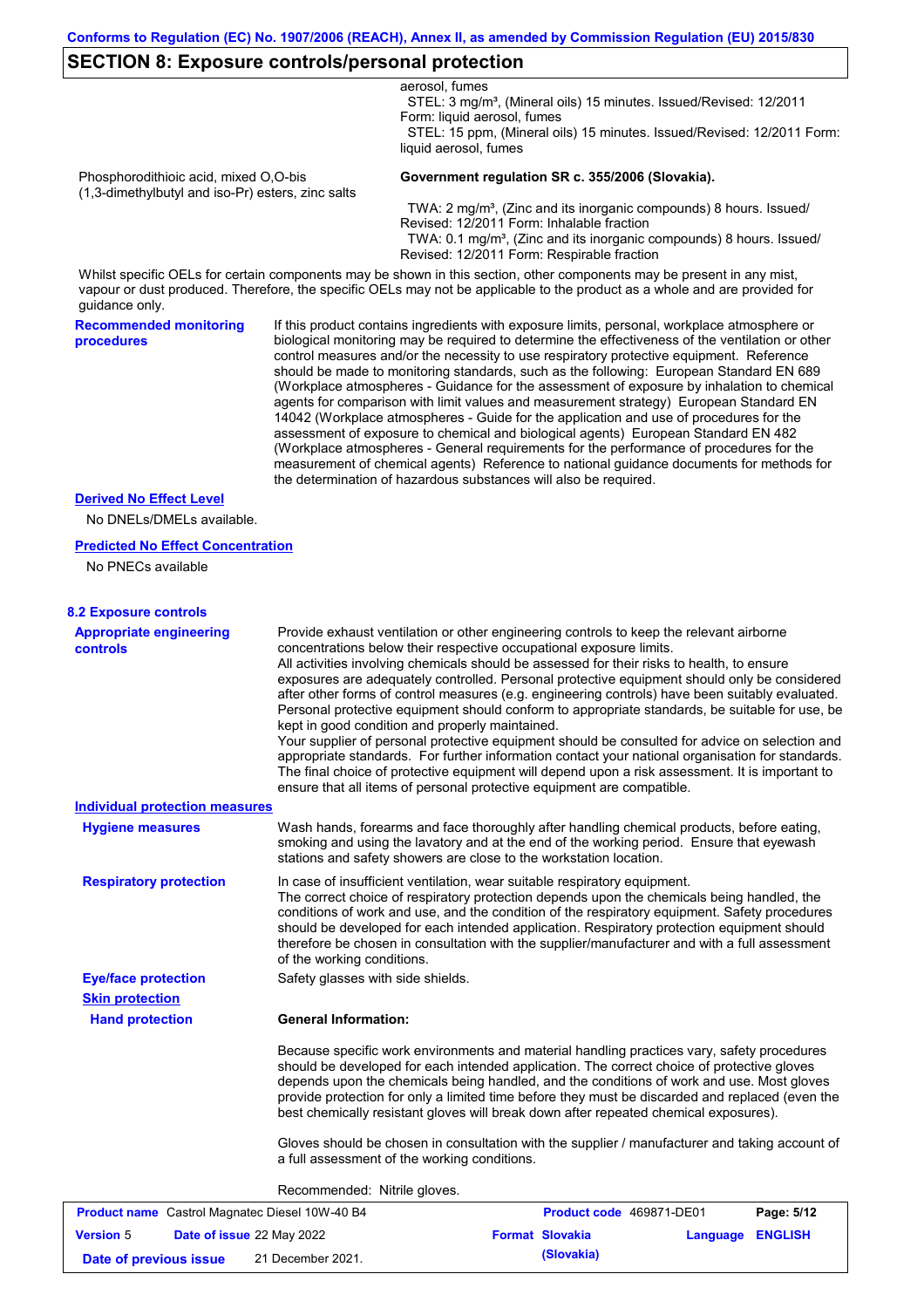# **SECTION 8: Exposure controls/personal protection**

### **Breakthrough time:**

|                                                  | Breakthrough time data are generated by glove manufacturers under laboratory test conditions<br>and represent how long a glove can be expected to provide effective permeation resistance. It<br>is important when following breakthrough time recommendations that actual workplace<br>conditions are taken into account. Always consult with your glove supplier for up-to-date<br>technical information on breakthrough times for the recommended glove type.<br>Our recommendations on the selection of gloves are as follows:                                                                                                                |
|--------------------------------------------------|---------------------------------------------------------------------------------------------------------------------------------------------------------------------------------------------------------------------------------------------------------------------------------------------------------------------------------------------------------------------------------------------------------------------------------------------------------------------------------------------------------------------------------------------------------------------------------------------------------------------------------------------------|
|                                                  | Continuous contact:                                                                                                                                                                                                                                                                                                                                                                                                                                                                                                                                                                                                                               |
|                                                  | Gloves with a minimum breakthrough time of 240 minutes, or >480 minutes if suitable gloves<br>can be obtained.<br>If suitable gloves are not available to offer that level of protection, gloves with shorter<br>breakthrough times may be acceptable as long as appropriate glove maintenance and<br>replacement regimes are determined and adhered to.                                                                                                                                                                                                                                                                                          |
|                                                  | Short-term / splash protection:                                                                                                                                                                                                                                                                                                                                                                                                                                                                                                                                                                                                                   |
|                                                  | Recommended breakthrough times as above.<br>It is recognised that for short-term, transient exposures, gloves with shorter breakthrough times<br>may commonly be used. Therefore, appropriate maintenance and replacement regimes must<br>be determined and rigorously followed.                                                                                                                                                                                                                                                                                                                                                                  |
|                                                  | <b>Glove Thickness:</b>                                                                                                                                                                                                                                                                                                                                                                                                                                                                                                                                                                                                                           |
|                                                  | For general applications, we recommend gloves with a thickness typically greater than 0.35 mm.                                                                                                                                                                                                                                                                                                                                                                                                                                                                                                                                                    |
|                                                  | It should be emphasised that glove thickness is not necessarily a good predictor of glove<br>resistance to a specific chemical, as the permeation efficiency of the glove will be dependent<br>on the exact composition of the glove material. Therefore, glove selection should also be based<br>on consideration of the task requirements and knowledge of breakthrough times.<br>Glove thickness may also vary depending on the glove manufacturer, the glove type and the<br>glove model. Therefore, the manufacturers' technical data should always be taken into account<br>to ensure selection of the most appropriate glove for the task. |
|                                                  | Note: Depending on the activity being conducted, gloves of varying thickness may be required<br>for specific tasks. For example:                                                                                                                                                                                                                                                                                                                                                                                                                                                                                                                  |
|                                                  | • Thinner gloves (down to 0.1 mm or less) may be required where a high degree of manual<br>dexterity is needed. However, these gloves are only likely to give short duration protection and<br>would normally be just for single use applications, then disposed of.                                                                                                                                                                                                                                                                                                                                                                              |
|                                                  | • Thicker gloves (up to 3 mm or more) may be required where there is a mechanical (as well<br>as a chemical) risk i.e. where there is abrasion or puncture potential.                                                                                                                                                                                                                                                                                                                                                                                                                                                                             |
| <b>Skin and body</b>                             | Use of protective clothing is good industrial practice.<br>Personal protective equipment for the body should be selected based on the task being<br>performed and the risks involved and should be approved by a specialist before handling this<br>product.                                                                                                                                                                                                                                                                                                                                                                                      |
|                                                  | Cotton or polyester/cotton overalls will only provide protection against light superficial<br>contamination that will not soak through to the skin. Overalls should be laundered on a regular<br>basis. When the risk of skin exposure is high (e.g. when cleaning up spillages or if there is a<br>risk of splashing) then chemical resistant aprons and/or impervious chemical suits and boots<br>will be required.                                                                                                                                                                                                                             |
| <b>Refer to standards:</b>                       | Respiratory protection: EN 529<br>Gloves: EN 420, EN 374<br>Eye protection: EN 166<br>Filtering half-mask: EN 149<br>Filtering half-mask with valve: EN 405<br>Half-mask: EN 140 plus filter<br>Full-face mask: EN 136 plus filter<br>Particulate filters: EN 143<br>Gas/combined filters: EN 14387                                                                                                                                                                                                                                                                                                                                               |
| <b>Environmental exposure</b><br><b>controls</b> | Emissions from ventilation or work process equipment should be checked to ensure they<br>comply with the requirements of environmental protection legislation. In some cases, fume<br>scrubbers, filters or engineering modifications to the process equipment will be necessary to<br>reduce emissions to acceptable levels.                                                                                                                                                                                                                                                                                                                     |

| <b>Product name</b> Castrol Magnatec Diesel 10W-40 B4 |  |                   | <b>Product code</b> 469871-DE01 |                         | Page: 6/12 |  |
|-------------------------------------------------------|--|-------------------|---------------------------------|-------------------------|------------|--|
| Date of issue 22 May 2022<br><b>Version 5</b>         |  |                   | <b>Format Slovakia</b>          | <b>Language ENGLISH</b> |            |  |
| Date of previous issue                                |  | 21 December 2021. |                                 | (Slovakia)              |            |  |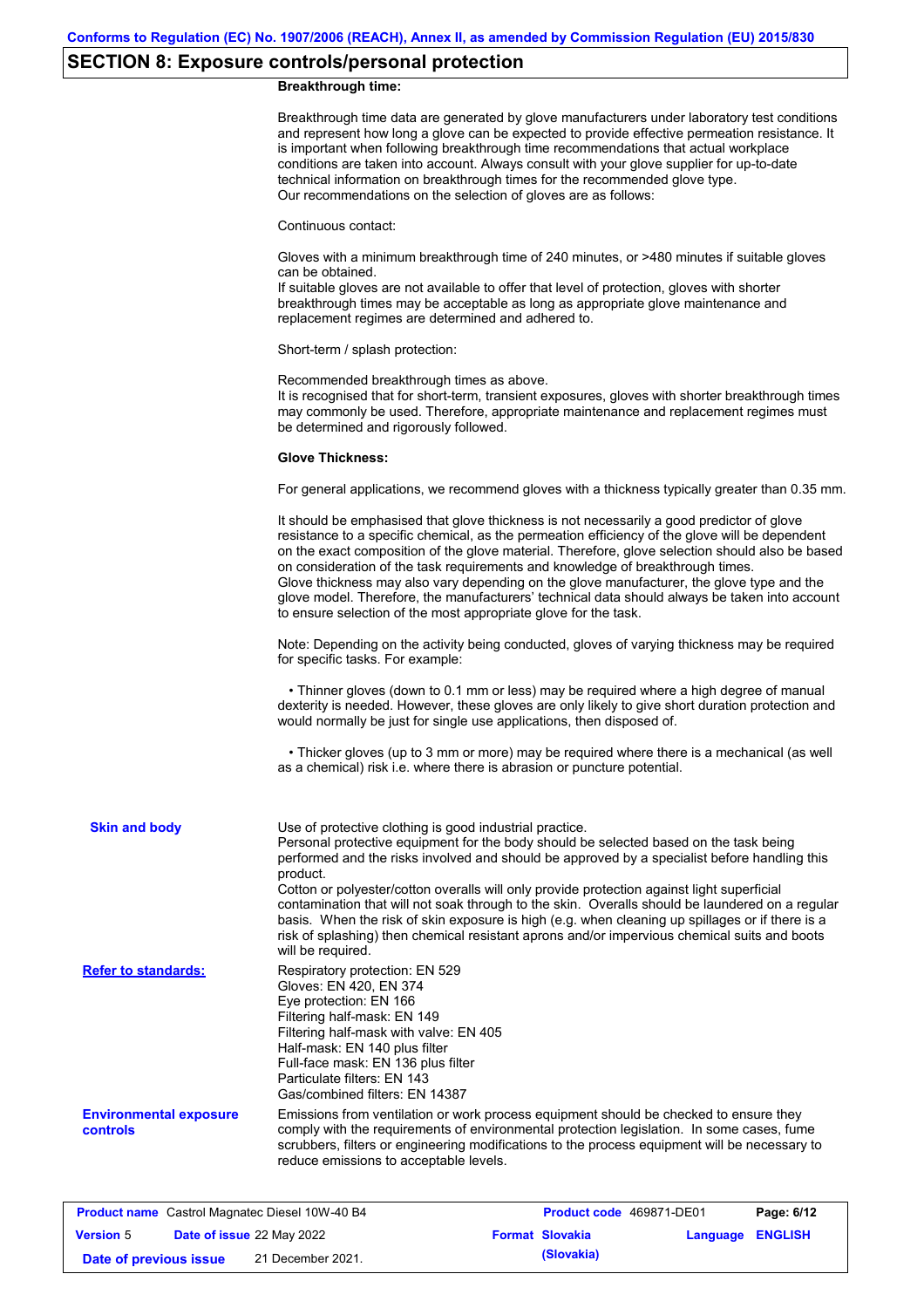# **SECTION 9: Physical and chemical properties**

The conditions of measurement of all properties are at standard temperature and pressure unless otherwise indicated.

### **9.1 Information on basic physical and chemical properties**

| <b>Appearance</b>                                      |                                                                                       |
|--------------------------------------------------------|---------------------------------------------------------------------------------------|
| <b>Physical state</b>                                  | Liguid.                                                                               |
| <b>Colour</b>                                          | Amber.                                                                                |
| <b>Odour</b>                                           | Not available.                                                                        |
| <b>Odour threshold</b>                                 | Not available.                                                                        |
| рH                                                     | Not applicable.                                                                       |
| <b>Melting point/freezing point</b>                    | Not available.                                                                        |
| Initial boiling point and boiling<br>range             | Not available.                                                                        |
| <b>Pour point</b>                                      | -42 $^{\circ}$ C                                                                      |
| <b>Flash point</b>                                     | Closed cup: 202°C (395.6°F) [Pensky-Martens]<br>Open cup: 226°C (438.8°F) [Cleveland] |
| <b>Evaporation rate</b>                                | Not available.                                                                        |
| <b>Flammability (solid, gas)</b>                       | Not available.                                                                        |
| <b>Upper/lower flammability or</b><br>explosive limits | Not available.                                                                        |
| <b>Vapour pressure</b>                                 | Not available.                                                                        |

|                                                   | Ingredient name mm Hg                                                                                                             |        | kPa     | <b>Method</b>      | mm<br>Hg | kPa      | <b>Method</b> |
|---------------------------------------------------|-----------------------------------------------------------------------------------------------------------------------------------|--------|---------|--------------------|----------|----------|---------------|
|                                                   | Distillates (petroleum),<br>hydrotreated heavy<br>paraffinic                                                                      | < 0.08 | < 0.011 | <b>ASTM D 5191</b> |          |          |               |
|                                                   | Distillates (petroleum),<br>solvent-dewaxed<br>heavy paraffinic                                                                   | < 0.08 | < 0.011 | <b>ASTM D 5191</b> |          |          |               |
|                                                   | Distillates (petroleum),<br>hydrotreated heavy<br>paraffinic                                                                      | < 0.08 | < 0.011 | <b>ASTM D 5191</b> |          |          |               |
|                                                   | Phosphorodithioic acid, 0<br>mixed O,O-bis<br>(1,3-dimethylbutyl and<br>iso-Pr) esters, zinc salts                                |        | 0       | EU A.4             | 0        | $\Omega$ | <b>EU A.4</b> |
| <b>Vapour density</b>                             | Not available.                                                                                                                    |        |         |                    |          |          |               |
| <b>Relative density</b>                           | Not available.                                                                                                                    |        |         |                    |          |          |               |
| <b>Density</b>                                    | <1000 kg/m <sup>3</sup> (<1 g/cm <sup>3</sup> ) at 15°C                                                                           |        |         |                    |          |          |               |
| <b>Solubility(ies)</b>                            | insoluble in water.                                                                                                               |        |         |                    |          |          |               |
| <b>Partition coefficient: n-octanol/</b><br>water | Not applicable.                                                                                                                   |        |         |                    |          |          |               |
| <b>Auto-ignition temperature</b>                  | Not available.                                                                                                                    |        |         |                    |          |          |               |
| <b>Decomposition temperature</b>                  | Not available.                                                                                                                    |        |         |                    |          |          |               |
| <b>Viscosity</b>                                  | Kinematic: 101.1 mm <sup>2</sup> /s (101.1 cSt) at 40°C<br>Kinematic: 13.8 to 16.2 mm <sup>2</sup> /s (13.8 to 16.2 cSt) at 100°C |        |         |                    |          |          |               |
| <b>Explosive properties</b>                       | Not available.                                                                                                                    |        |         |                    |          |          |               |
| <b>Oxidising properties</b>                       | Not available.                                                                                                                    |        |         |                    |          |          |               |
| <b>Particle characteristics</b>                   |                                                                                                                                   |        |         |                    |          |          |               |
| <b>Median particle size</b>                       | Not applicable.                                                                                                                   |        |         |                    |          |          |               |
| 9.2 Other information                             |                                                                                                                                   |        |         |                    |          |          |               |
| No additional information.                        |                                                                                                                                   |        |         |                    |          |          |               |

**Vapour Pressure at 20˚C Vapour pressure at 50˚C**

| <b>Product name</b> Castrol Magnatec Diesel 10W-40 B4 |  |                                  | Product code 469871-DE01 |                        | Page: 7/12              |  |
|-------------------------------------------------------|--|----------------------------------|--------------------------|------------------------|-------------------------|--|
| <b>Version 5</b>                                      |  | <b>Date of issue 22 May 2022</b> |                          | <b>Format Slovakia</b> | <b>Language ENGLISH</b> |  |
| Date of previous issue                                |  | 21 December 2021.                |                          | (Slovakia)             |                         |  |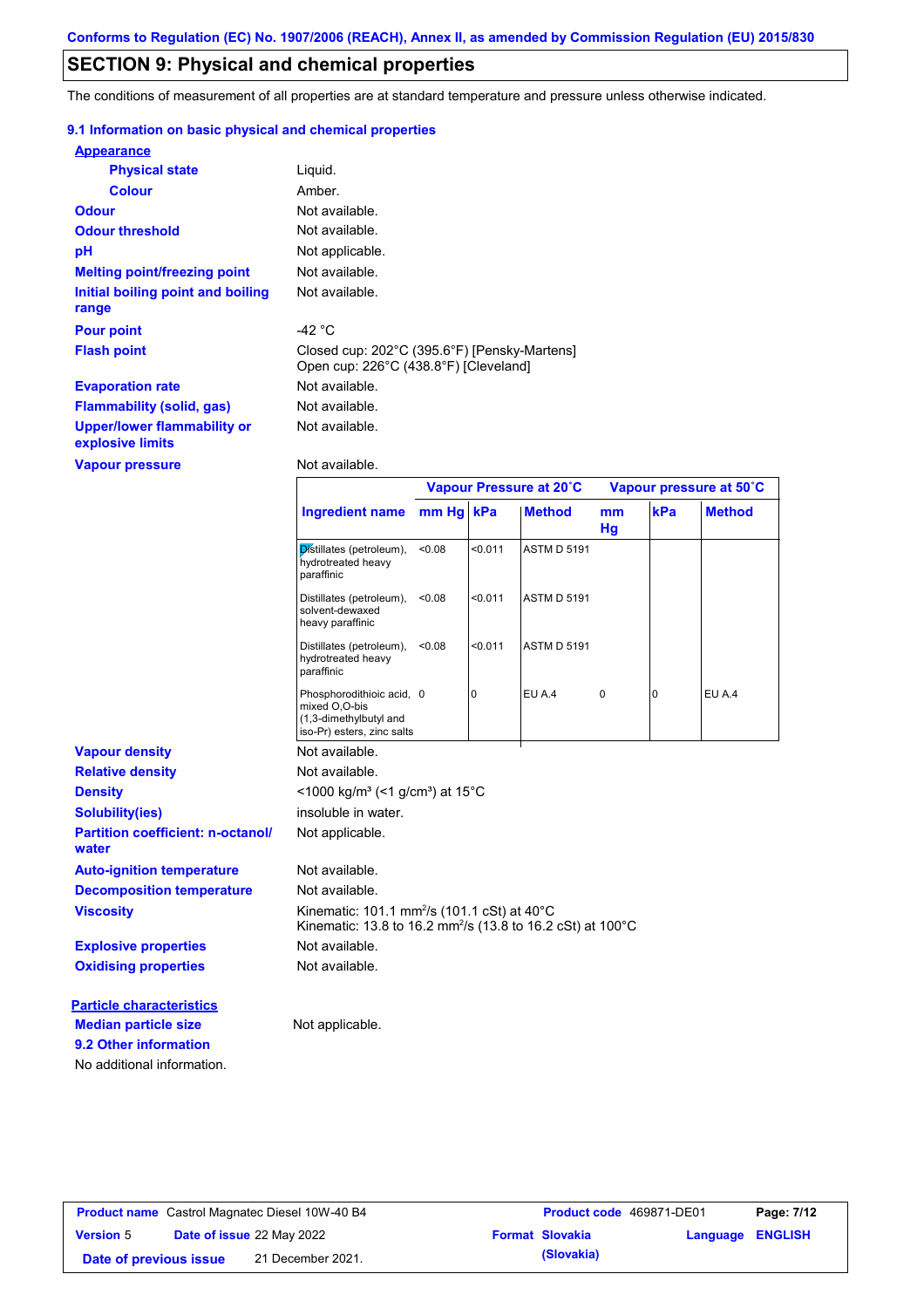| <b>SECTION 10: Stability and reactivity</b>     |                                                                                                                                                                         |
|-------------------------------------------------|-------------------------------------------------------------------------------------------------------------------------------------------------------------------------|
| <b>10.1 Reactivity</b>                          | No specific test data available for this product. Refer to Conditions to avoid and Incompatible<br>materials for additional information.                                |
| <b>10.2 Chemical stability</b>                  | The product is stable.                                                                                                                                                  |
| 10.3 Possibility of<br>hazardous reactions      | Under normal conditions of storage and use, hazardous reactions will not occur.<br>Under normal conditions of storage and use, hazardous polymerisation will not occur. |
| <b>10.4 Conditions to avoid</b>                 | Avoid all possible sources of ignition (spark or flame).                                                                                                                |
| <b>10.5 Incompatible materials</b>              | Reactive or incompatible with the following materials: oxidising materials.                                                                                             |
| <b>10.6 Hazardous</b><br>decomposition products | Under normal conditions of storage and use, hazardous decomposition products should not be<br>produced.                                                                 |

# **SECTION 11: Toxicological information**

 $\mathbf{r}$ 

| 11.1 Information on toxicological effects          |                                                                                                                                                                                                                                                                                                                                                                                                                 |
|----------------------------------------------------|-----------------------------------------------------------------------------------------------------------------------------------------------------------------------------------------------------------------------------------------------------------------------------------------------------------------------------------------------------------------------------------------------------------------|
| <b>Acute toxicity estimates</b>                    |                                                                                                                                                                                                                                                                                                                                                                                                                 |
| Not available.                                     |                                                                                                                                                                                                                                                                                                                                                                                                                 |
| <b>Information on likely</b><br>routes of exposure | Routes of entry anticipated: Dermal, Inhalation.                                                                                                                                                                                                                                                                                                                                                                |
| <b>Potential acute health effects</b>              |                                                                                                                                                                                                                                                                                                                                                                                                                 |
| <b>Inhalation</b>                                  | Exposure to decomposition products may cause a health hazard. Serious effects may be<br>delayed following exposure.                                                                                                                                                                                                                                                                                             |
| <b>Ingestion</b>                                   | No known significant effects or critical hazards.                                                                                                                                                                                                                                                                                                                                                               |
| <b>Skin contact</b>                                | Defatting to the skin. May cause skin dryness and irritation.                                                                                                                                                                                                                                                                                                                                                   |
| <b>Eye contact</b>                                 | Not classified as an eye irritant. Based on data available for this or related materials.                                                                                                                                                                                                                                                                                                                       |
|                                                    | <b>Symptoms related to the physical, chemical and toxicological characteristics</b>                                                                                                                                                                                                                                                                                                                             |
| <b>Inhalation</b>                                  | No specific data.                                                                                                                                                                                                                                                                                                                                                                                               |
| <b>Ingestion</b>                                   | No specific data.                                                                                                                                                                                                                                                                                                                                                                                               |
| <b>Skin contact</b>                                | Adverse symptoms may include the following:<br>irritation<br>dryness<br>cracking                                                                                                                                                                                                                                                                                                                                |
| <b>Eye contact</b>                                 | No specific data.                                                                                                                                                                                                                                                                                                                                                                                               |
|                                                    | Delayed and immediate effects as well as chronic effects from short and long-term exposure                                                                                                                                                                                                                                                                                                                      |
| <b>Inhalation</b>                                  | Overexposure to the inhalation of airborne droplets or aerosols may cause irritation of the<br>respiratory tract.                                                                                                                                                                                                                                                                                               |
| <b>Ingestion</b>                                   | Ingestion of large quantities may cause nausea and diarrhoea.                                                                                                                                                                                                                                                                                                                                                   |
| <b>Skin contact</b>                                | Prolonged or repeated contact can defat the skin and lead to irritation and/or dermatitis.                                                                                                                                                                                                                                                                                                                      |
| <b>Eye contact</b>                                 | Potential risk of transient stinging or redness if accidental eye contact occurs.                                                                                                                                                                                                                                                                                                                               |
| <b>Potential chronic health effects</b>            |                                                                                                                                                                                                                                                                                                                                                                                                                 |
| <b>General</b>                                     | <b>USED ENGINE OILS</b><br>Combustion products resulting from the operation of internal combustion engines contaminate<br>engine oils during use. Used engine oil may contain hazardous components which have the<br>potential to cause skin cancer. Frequent or prolonged contact with all types and makes of used<br>engine oil must therefore be avoided and a high standard of personal hygiene maintained. |
| <b>Carcinogenicity</b>                             | No known significant effects or critical hazards.                                                                                                                                                                                                                                                                                                                                                               |
| <b>Mutagenicity</b>                                | No known significant effects or critical hazards.                                                                                                                                                                                                                                                                                                                                                               |
| <b>Developmental effects</b>                       | No known significant effects or critical hazards.                                                                                                                                                                                                                                                                                                                                                               |
| <b>Fertility effects</b>                           | No known significant effects or critical hazards.                                                                                                                                                                                                                                                                                                                                                               |
|                                                    |                                                                                                                                                                                                                                                                                                                                                                                                                 |

| <b>Product name</b> Castrol Magnatec Diesel 10W-40 B4 |                                  |                   | <b>Product code</b> 469871-DE01 |                         | Page: 8/12 |  |
|-------------------------------------------------------|----------------------------------|-------------------|---------------------------------|-------------------------|------------|--|
| <b>Version 5</b>                                      | <b>Date of issue 22 May 2022</b> |                   | <b>Format Slovakia</b>          | <b>Language ENGLISH</b> |            |  |
| Date of previous issue                                |                                  | 21 December 2021. |                                 | (Slovakia)              |            |  |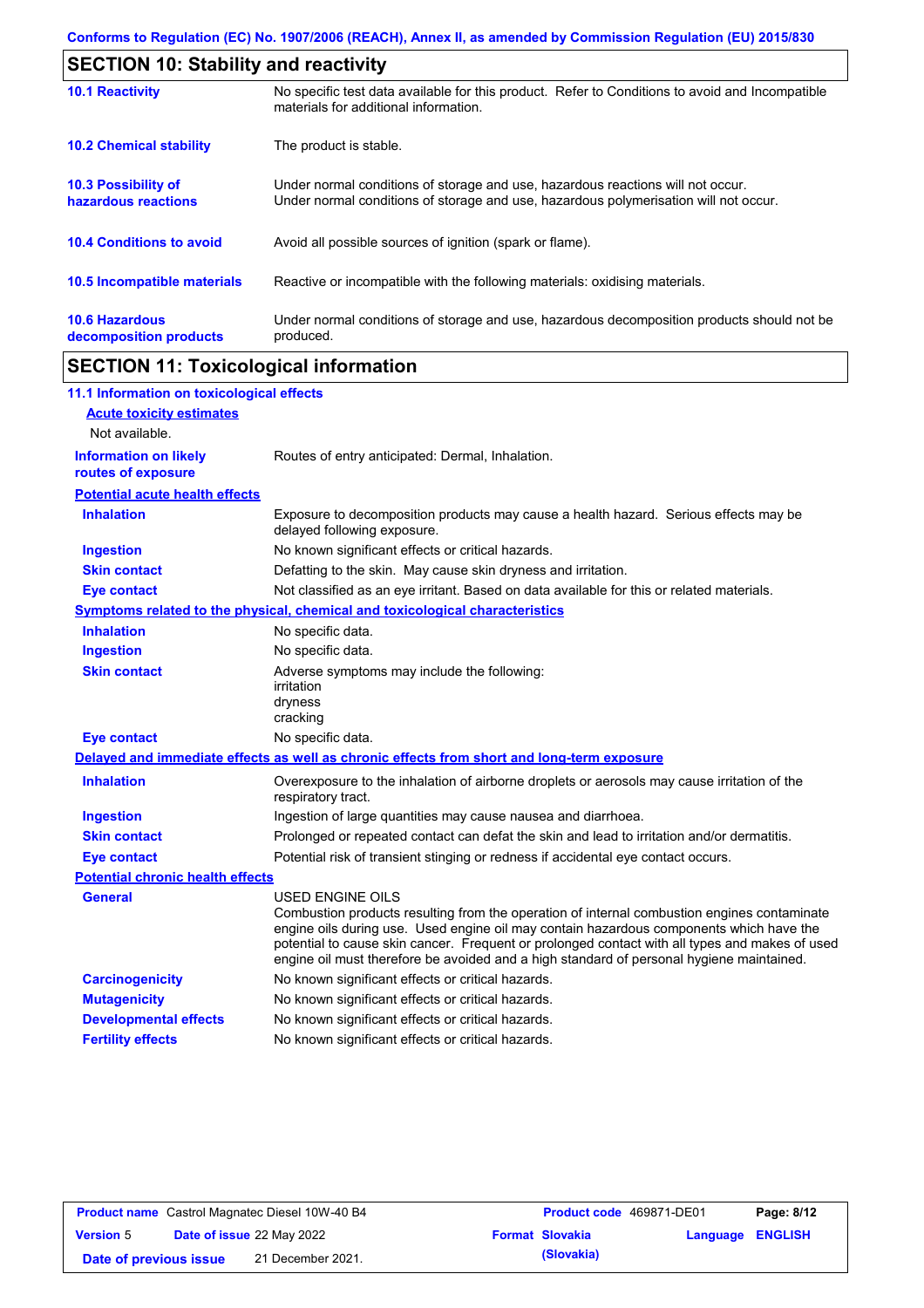### **SECTION 12: Ecological information**

### **12.1 Toxicity**

**Environmental hazards** Not classified as dangerous

#### **12.2 Persistence and degradability**

Expected to be biodegradable.

#### **12.3 Bioaccumulative potential**

This product is not expected to bioaccumulate through food chains in the environment.

| <b>12.4 Mobility in soil</b>                                  |                                                                      |
|---------------------------------------------------------------|----------------------------------------------------------------------|
| <b>Soil/water partition</b><br>coefficient (K <sub>oc</sub> ) | Not available.                                                       |
| <b>Mobility</b>                                               | Spillages may penetrate the soil causing ground water contamination. |

### **12.5 Results of PBT and vPvB assessment**

Product does not meet the criteria for PBT or vPvB according to Regulation (EC) No. 1907/2006, Annex XIII.

#### **12.6 Other adverse effects**

| <b>Other ecological information</b> | Spills may form a film on water surfaces causing physical damage to organisms. Oxygen |
|-------------------------------------|---------------------------------------------------------------------------------------|
|                                     | transfer could also be impaired.                                                      |

### **SECTION 13: Disposal considerations**

#### **13.1 Waste treatment methods**

#### **Product**

**Methods of disposal**

Where possible, arrange for product to be recycled. Dispose of via an authorised person/ licensed waste disposal contractor in accordance with local regulations.

### **Hazardous waste** Yes.

#### **European waste catalogue (EWC)**

| Waste code | <b>Waste designation</b>                                        |
|------------|-----------------------------------------------------------------|
| 13 02 05*  | mineral-based non-chlorinated engine, gear and lubricating oils |

However, deviation from the intended use and/or the presence of any potential contaminants may require an alternative waste disposal code to be assigned by the end user.

### **Packaging**

| <b>Methods of disposal</b> | Where possible, arrange for product to be recycled. Dispose of via an authorised person/<br>licensed waste disposal contractor in accordance with local regulations.                                                                                                                                                                                                                                                                                                                            |
|----------------------------|-------------------------------------------------------------------------------------------------------------------------------------------------------------------------------------------------------------------------------------------------------------------------------------------------------------------------------------------------------------------------------------------------------------------------------------------------------------------------------------------------|
| <b>Special precautions</b> | This material and its container must be disposed of in a safe way. Care should be taken when<br>handling emptied containers that have not been cleaned or rinsed out. Empty containers or<br>liners may retain some product residues. Empty containers represent a fire hazard as they may<br>contain flammable product residues and vapour. Never weld, solder or braze empty containers.<br>Avoid dispersal of spilt material and runoff and contact with soil, waterways, drains and sewers. |
| <b>References</b>          | Commission 2014/955/EU<br>Directive 2008/98/EC                                                                                                                                                                                                                                                                                                                                                                                                                                                  |

# **SECTION 14: Transport information**

|                                            | <b>ADR/RID</b>                                        | <b>ADN</b>     | <b>IMDG</b>                          | <b>IATA</b>                |
|--------------------------------------------|-------------------------------------------------------|----------------|--------------------------------------|----------------------------|
| 14.1 UN number                             | Not regulated.                                        | Not regulated. | Not regulated.                       | Not regulated.             |
| 14.2 UN proper<br>shipping name            |                                                       |                |                                      |                            |
| <b>14.3 Transport</b><br>hazard class(es)  |                                                       |                |                                      |                            |
| <b>14.4 Packing</b><br>group               |                                                       |                |                                      |                            |
| 14.5<br><b>Environmental</b><br>hazards    | No.                                                   | No.            | No.                                  | No.                        |
|                                            | <b>Product name</b> Castrol Magnatec Diesel 10W-40 B4 |                | Product code 469871-DE01             | Page: 9/12                 |
| <b>Version 5</b><br>Date of previous issue | Date of issue 22 May 2022<br>21 December 2021.        |                | <b>Format Slovakia</b><br>(Slovakia) | <b>ENGLISH</b><br>Language |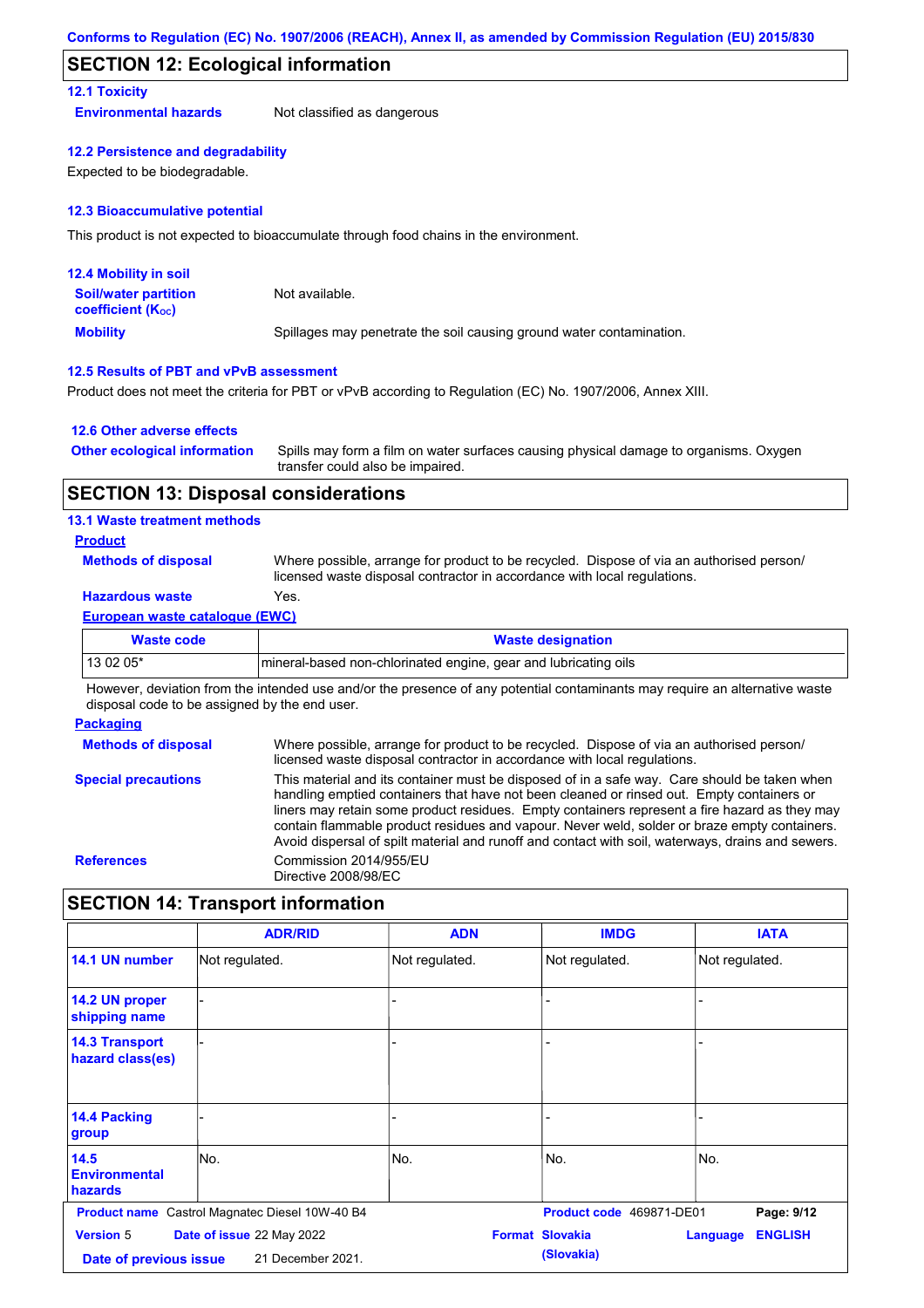|                                                                                                                                                                                                                                                                                      | Conforms to Regulation (EC) No. 1907/2006 (REACH), Annex II, as amended by Commission Regulation (EU) 2015/830                                                                            |
|--------------------------------------------------------------------------------------------------------------------------------------------------------------------------------------------------------------------------------------------------------------------------------------|-------------------------------------------------------------------------------------------------------------------------------------------------------------------------------------------|
| <b>SECTION 14: Transport information</b>                                                                                                                                                                                                                                             |                                                                                                                                                                                           |
| <b>Additional</b><br><b>information</b>                                                                                                                                                                                                                                              |                                                                                                                                                                                           |
| <b>14.6 Special precautions for</b><br>user                                                                                                                                                                                                                                          | Not available.                                                                                                                                                                            |
| <b>14.7 Transport in bulk</b><br>according to IMO<br><b>instruments</b>                                                                                                                                                                                                              | Not available.                                                                                                                                                                            |
| <b>SECTION 15: Regulatory information</b>                                                                                                                                                                                                                                            |                                                                                                                                                                                           |
| EU Regulation (EC) No. 1907/2006 (REACH)<br><b>Annex XIV</b>                                                                                                                                                                                                                         | 15.1 Safety, health and environmental regulations/legislation specific for the substance or mixture<br><b>Annex XIV - List of substances subject to authorisation</b>                     |
| None of the components are listed.                                                                                                                                                                                                                                                   |                                                                                                                                                                                           |
| <b>Substances of very high concern</b><br>None of the components are listed.<br>EU Regulation (EC) No. 1907/2006 (REACH)<br><b>Annex XVII - Restrictions</b><br>on the manufacture,<br>placing on the market<br>and use of certain<br>dangerous substances,<br>mixtures and articles | Not applicable.                                                                                                                                                                           |
| <b>Other regulations</b>                                                                                                                                                                                                                                                             |                                                                                                                                                                                           |
| <b>REACH Status</b>                                                                                                                                                                                                                                                                  | The company, as identified in Section 1, sells this product in the EU in compliance with the<br>current requirements of REACH.                                                            |
| <b>United States inventory</b><br>(TSCA 8b)                                                                                                                                                                                                                                          | At least one component is not listed.                                                                                                                                                     |
| <b>Australia inventory (AIIC)</b>                                                                                                                                                                                                                                                    | At least one component is not listed.                                                                                                                                                     |
| <b>Canada inventory</b>                                                                                                                                                                                                                                                              | At least one component is not listed.                                                                                                                                                     |
| <b>China inventory (IECSC)</b>                                                                                                                                                                                                                                                       | At least one component is not listed.                                                                                                                                                     |
| <b>Japan inventory (CSCL)</b>                                                                                                                                                                                                                                                        | At least one component is not listed.                                                                                                                                                     |
| <b>Korea inventory (KECI)</b><br><b>Philippines inventory</b><br>(PICCS)                                                                                                                                                                                                             | All components are listed or exempted.<br>At least one component is not listed.                                                                                                           |
| <b>Taiwan Chemical</b><br><b>Substances Inventory</b><br>(TCSI)                                                                                                                                                                                                                      | All components are listed or exempted.                                                                                                                                                    |
| Ozone depleting substances (1005/2009/EU)<br>Not listed.                                                                                                                                                                                                                             |                                                                                                                                                                                           |
| Prior Informed Consent (PIC) (649/2012/EU)<br>Not listed.                                                                                                                                                                                                                            |                                                                                                                                                                                           |
| <b>Persistent Organic Pollutants</b><br>Not listed.                                                                                                                                                                                                                                  |                                                                                                                                                                                           |
| <b>EU - Water framework directive - Priority substances</b><br>None of the components are listed.<br><b>Seveso Directive</b><br>This product is not controlled under the Seveso Directive.                                                                                           |                                                                                                                                                                                           |
| <b>15.2 Chemical safety</b><br>assessment                                                                                                                                                                                                                                            | A Chemical Safety Assessment has been carried out for one or more of the substances within<br>this mixture. A Chemical Safety Assessment has not been carried out for the mixture itself. |

| <b>Product name</b> Castrol Magnatec Diesel 10W-40 B4 |                                  | <b>Product code</b> 469871-DE01 |  | Page: 10/12            |                  |  |
|-------------------------------------------------------|----------------------------------|---------------------------------|--|------------------------|------------------|--|
| <b>Version 5</b>                                      | <b>Date of issue 22 May 2022</b> |                                 |  | <b>Format Slovakia</b> | Language ENGLISH |  |
| Date of previous issue                                |                                  | 21 December 2021.               |  | (Slovakia)             |                  |  |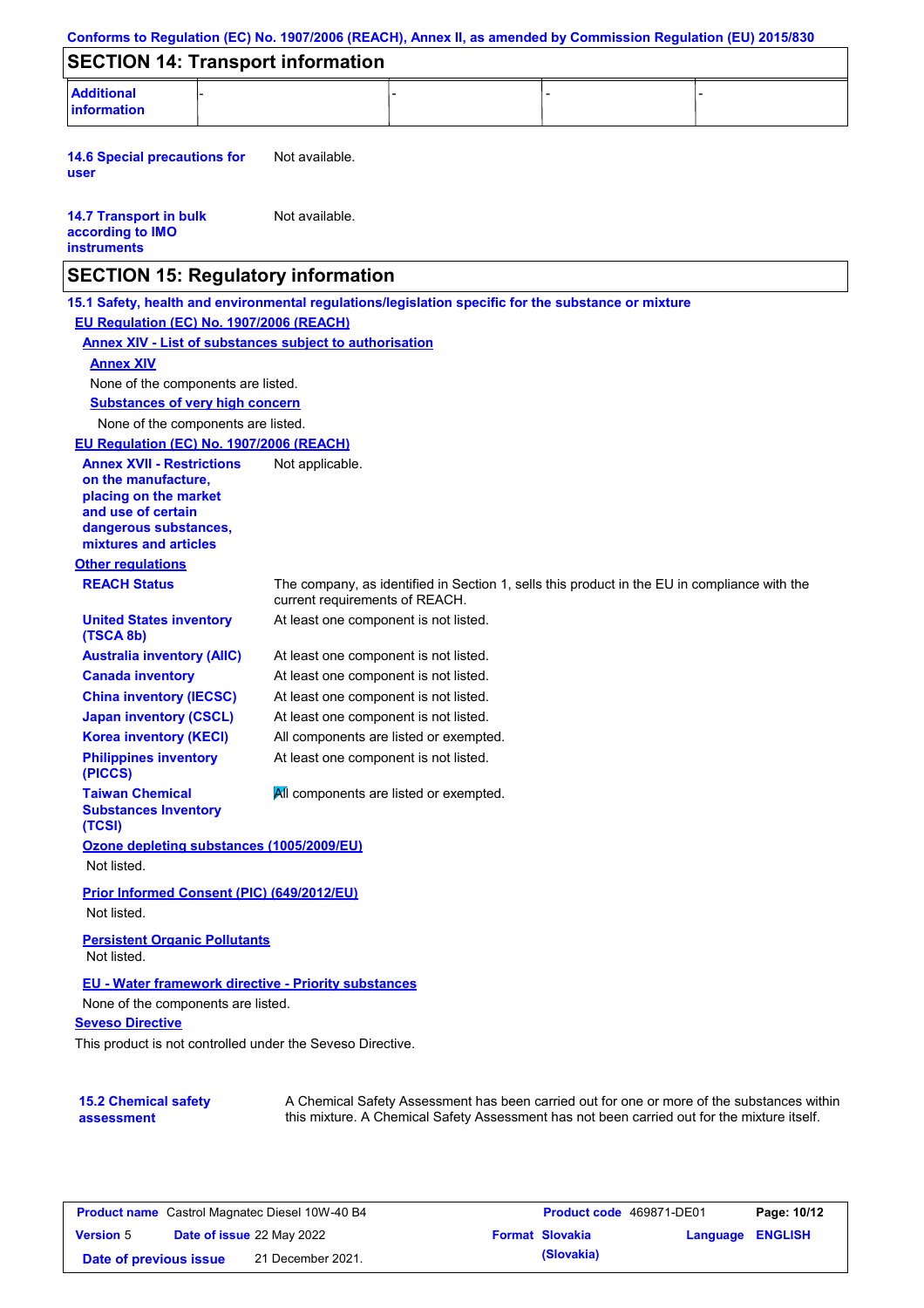# **SECTION 16: Other information**

| <b>Abbreviations and acronyms</b> | ADN = European Provisions concerning the International Carriage of Dangerous Goods by<br>Inland Waterway                                   |
|-----------------------------------|--------------------------------------------------------------------------------------------------------------------------------------------|
|                                   | ADR = The European Agreement concerning the International Carriage of Dangerous Goods by                                                   |
|                                   | Road                                                                                                                                       |
|                                   | ATE = Acute Toxicity Estimate                                                                                                              |
|                                   | BCF = Bioconcentration Factor                                                                                                              |
|                                   | CAS = Chemical Abstracts Service                                                                                                           |
|                                   | CLP = Classification, Labelling and Packaging Regulation [Regulation (EC) No. 1272/2008]                                                   |
|                                   | CSA = Chemical Safety Assessment                                                                                                           |
|                                   | CSR = Chemical Safety Report                                                                                                               |
|                                   | DMEL = Derived Minimal Effect Level                                                                                                        |
|                                   | DNEL = Derived No Effect Level                                                                                                             |
|                                   | EINECS = European Inventory of Existing Commercial chemical Substances                                                                     |
|                                   | ES = Exposure Scenario                                                                                                                     |
|                                   | EUH statement = CLP-specific Hazard statement                                                                                              |
|                                   | EWC = European Waste Catalogue                                                                                                             |
|                                   | GHS = Globally Harmonized System of Classification and Labelling of Chemicals                                                              |
|                                   | IATA = International Air Transport Association                                                                                             |
|                                   | IBC = Intermediate Bulk Container                                                                                                          |
|                                   | IMDG = International Maritime Dangerous Goods                                                                                              |
|                                   | LogPow = logarithm of the octanol/water partition coefficient                                                                              |
|                                   | MARPOL = International Convention for the Prevention of Pollution From Ships, 1973 as                                                      |
|                                   | modified by the Protocol of 1978. ("Marpol" = marine pollution)                                                                            |
|                                   | OECD = Organisation for Economic Co-operation and Development                                                                              |
|                                   | PBT = Persistent, Bioaccumulative and Toxic                                                                                                |
|                                   | <b>PNEC = Predicted No Effect Concentration</b><br>REACH = Registration, Evaluation, Authorisation and Restriction of Chemicals Regulation |
|                                   |                                                                                                                                            |
|                                   | [Regulation (EC) No. 1907/2006]<br>RID = The Regulations concerning the International Carriage of Dangerous Goods by Rail                  |
|                                   | RRN = REACH Registration Number                                                                                                            |
|                                   | SADT = Self-Accelerating Decomposition Temperature                                                                                         |
|                                   | SVHC = Substances of Very High Concern                                                                                                     |
|                                   | STOT-RE = Specific Target Organ Toxicity - Repeated Exposure                                                                               |
|                                   | STOT-SE = Specific Target Organ Toxicity - Single Exposure                                                                                 |
|                                   | $TWA = Time weighted average$                                                                                                              |
|                                   | $UN = United Nations$                                                                                                                      |
|                                   | UVCB = Complex hydrocarbon substance                                                                                                       |
|                                   | VOC = Volatile Organic Compound                                                                                                            |
|                                   | vPvB = Very Persistent and Very Bioaccumulative                                                                                            |
|                                   | Varies = may contain one or more of the following 64741-88-4 / RRN 01-2119488706-23,                                                       |
|                                   | 64741-89-5 / RRN 01-2119487067-30, 64741-95-3 / RRN 01-2119487081-40, 64741-96-4/ RRN                                                      |
|                                   | 01-2119483621-38, 64742-01-4 / RRN 01-2119488707-21, 64742-44-5 / RRN                                                                      |
|                                   | 01-2119985177-24, 64742-45-6, 64742-52-5 / RRN 01-2119467170-45, 64742-53-6 / RRN                                                          |
|                                   | 01-2119480375-34, 64742-54-7 / RRN 01-2119484627-25, 64742-55-8 / RRN                                                                      |
|                                   | 01-2119487077-29, 64742-56-9 / RRN 01-2119480132-48, 64742-57-0 / RRN                                                                      |
|                                   | 01-2119489287-22, 64742-58-1, 64742-62-7 / RRN 01-2119480472-38, 64742-63-8,                                                               |
|                                   | 64742-65-0 / RRN 01-2119471299-27, 64742-70-7 / RRN 01-2119487080-42, 72623-85-9 /                                                         |
|                                   | RRN 01-2119555262-43, 72623-86-0 / RRN 01-2119474878-16, 72623-87-1 / RRN                                                                  |
|                                   | 01-2119474889-13                                                                                                                           |

### **Procedure used to derive the classification according to Regulation (EC) No. 1272/2008 [CLP/GHS]**

| <b>Classification</b>                                                                  |                                                                 | <b>Justification</b>                                                                                                                                                                 |
|----------------------------------------------------------------------------------------|-----------------------------------------------------------------|--------------------------------------------------------------------------------------------------------------------------------------------------------------------------------------|
| Not classified.                                                                        |                                                                 |                                                                                                                                                                                      |
| <b>Full text of abbreviated H</b><br><b>statements</b>                                 | H304<br>H315<br>H318<br>H411                                    | May be fatal if swallowed and enters airways.<br>Causes skin irritation.<br>Causes serious eye damage.<br>Toxic to aquatic life with long lasting effects.                           |
| <b>Full text of classifications</b><br>[CLP/GHS]                                       | Aquatic Chronic 2<br>Asp. Tox. 1<br>Eye Dam. 1<br>Skin Irrit. 2 | LONG-TERM (CHRONIC) AQUATIC HAZARD - Category 2<br><b>ASPIRATION HAZARD - Category 1</b><br>SERIOUS EYE DAMAGE/EYE IRRITATION - Category 1<br>SKIN CORROSION/IRRITATION - Category 2 |
| <b>History</b>                                                                         |                                                                 |                                                                                                                                                                                      |
| Date of issue/Date of<br>revision                                                      | 22/05/2022.                                                     |                                                                                                                                                                                      |
| Date of previous issue                                                                 | 21/12/2021.                                                     |                                                                                                                                                                                      |
| <b>Prepared by</b>                                                                     | <b>Product Stewardship</b>                                      |                                                                                                                                                                                      |
| $\triangledown$ Indicates information that has changed from previously issued version. |                                                                 |                                                                                                                                                                                      |

### **Notice to reader**

| <b>Product name</b> Castrol Magnatec Diesel 10W-40 B4 |                                  | <b>Product code</b> 469871-DE01 |  | Page: 11/12            |                         |  |
|-------------------------------------------------------|----------------------------------|---------------------------------|--|------------------------|-------------------------|--|
| <b>Version 5</b>                                      | <b>Date of issue 22 May 2022</b> |                                 |  | <b>Format Slovakia</b> | <b>Language ENGLISH</b> |  |
| Date of previous issue                                |                                  | 21 December 2021.               |  | (Slovakia)             |                         |  |